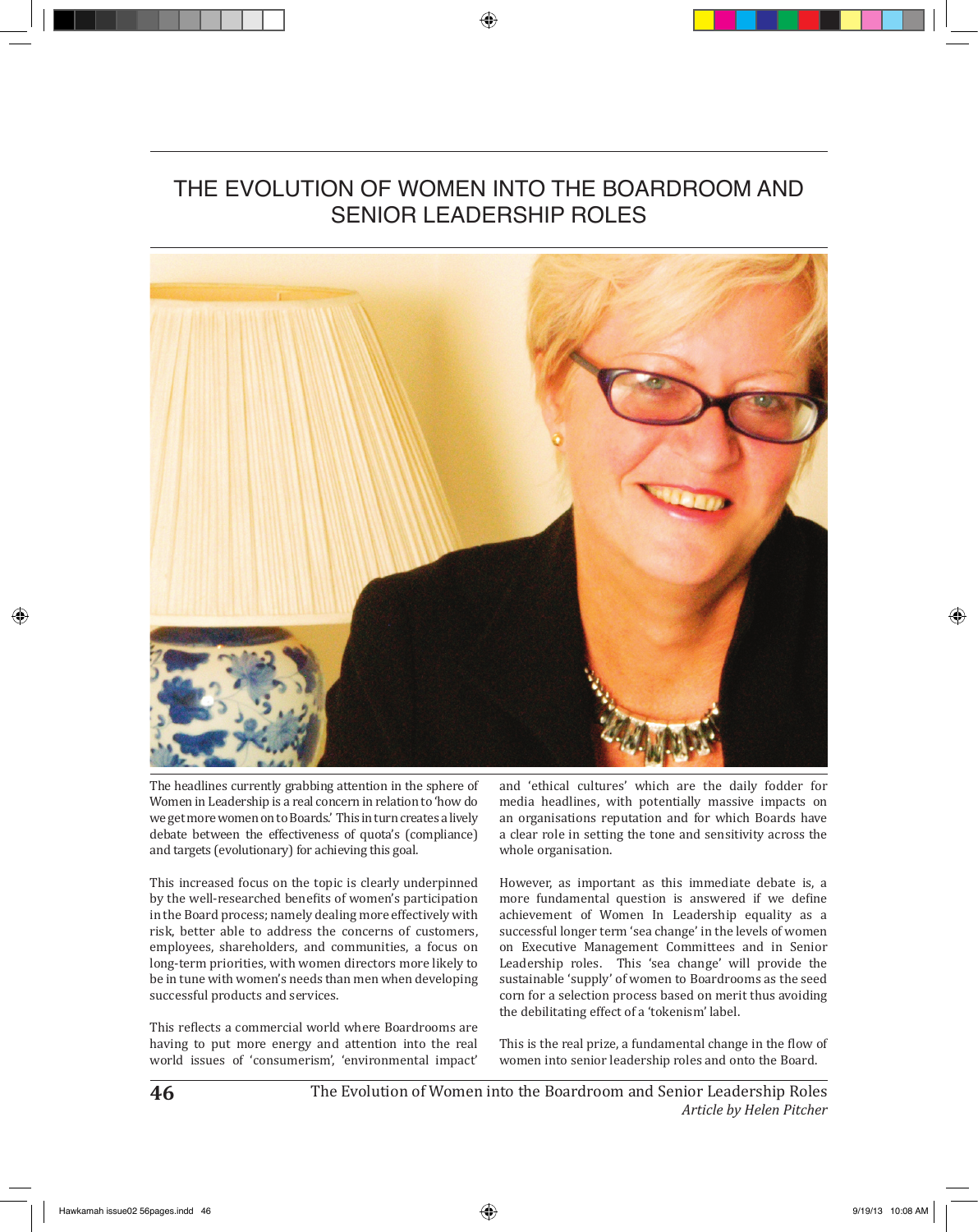#### *How will this be achieved?*

This is much more of a longer term vision of Women in Business and Organisational life; to quote a Board Director of a well-known UK Bank "gender will not be an issue in 15 years' time". While 15 years seems a long time, it is recognition of the fundamental shifts which are taking place today. The strategic choice is about how we provide accelerated support and facilitation of these trends which will make the 15 year journey a well ordered march, as opposed to a last minute rush in through the back door. This longer term view enables us to recognise these changes and provide practical and sustainable support to this acceleration and achievement.

## *So how will this evolution come about?*

It will happen through a combination of current and future changes related to; the structural pressure for change, developments in organisational 'technology' and changes in attitudes of and support for women themselves as drivers and generators of business results.

On the structural context, in the UK and globally there is an increasingly dynamic and vocal constituency of advocates and adjudicators, who are ensuring that the aims of 'Women on the Board', are kept in the headlights and are not forgotten or swept under the carpet. This includes; a proliferation of league tables and women friendly organisational ratings, for example the Annual Cranfield University League table of Women on FSTE companies. Politicians and Governmental Leaders being on the lookout for dramatic sound bites. Professional organisational groups such as the 'Women in Leadership' and the '2% Club' in the UK (some companies such as HSBC are broadening these networks to include both men and women). To an increasing Governance approach focusing on the composition, effectiveness, diversity and behaviour of the Board as fundamental good governance. All these pressures will create an irresistible drive for progress and development. Working in Boardrooms and with senior executive teams, the reality is the mental switch has been thrown in all but the most dinosaur laden companies. In one recent conversation, the blood drained from a UK Board Chairman's face as we discussed the prospect of his profile as the only Chairman of a large company without a female on the Board.

On the 'organisational technology' front, developments are making flexible management a reality and increasingly playing into the capability of women to be adaptive and multitasking in their approach to senior roles. No longer are leadership roles pinned to a static desk, having lots of face to face meetings and a secretary popping into the office to go through the 'in-tray' The new world is about the ability to connect virtually and instantaneously

to your team and customers, wherever they may be. Personal mobile 'Face Time' apps will be universal in 15 years' time as the generation flow makes it as ubiquitous as the 'modern' mobile phone, yes, there were times when you could only make international calls from your desk!

Similarly, networking and connecting, though LinkedIn et al, is becoming the norm with the individual's 'surroundasound' of virtual and mobile technologies. To quote one Senior female executive, "my team is global and virtual', my customers' expectations are for constant response across time zones, and the concept of sitting in an office from 8.00 to 7.00 when I need to respond at 11.00 in the evening or on a Sunday when many of my clients are at work, is the reality of my business life". While this sounds demanding, with a bit of creativity and a 'virtual secretary', it provides much more flexibility to deliver business results and outcomes outside the traditional 'norms'.

Finally, Women's attitudes and the cognisance of what is needed to achieve a senior career are changing. The recognition of effective career planning, allied to specific capability development and focus on the right kinds of experience, are moving women from a 'see what turns up approach' to a more definite 'how do I chart my way through this maze'. This in turn is creating a more focused support and development approach to the needs of women within the organisational environment. Included in this change is an increasing 'balancing' of women's career with their partners and the deliberate mapping of 'lightning raids' into client facing and P&L roles to gain the required 'credibility' on their CV. One senior woman coaching client took on a role as MD of a divisional subsidiary managing a group of engineers and had successfully achieved a targeted series of outcomes before the blink of an eye. She now sits on a major FTSE PLC Board.

Additionally, women are becoming increasingly confident as more 'balanced' role models emerge and their support and capability development becomes more relevant and impactful.

#### *So how do organisations and individuals make this happen?*

As a specific coaching and development need for women the model of Personal Influence and Credibility has a special resonance. This model provides a basis for the design and development of Women's capability to achieve the desired senior leadership roles. This includes; Business Competence and Knowledge; Effective Communication & Networking, and Self-Belief & Self Image